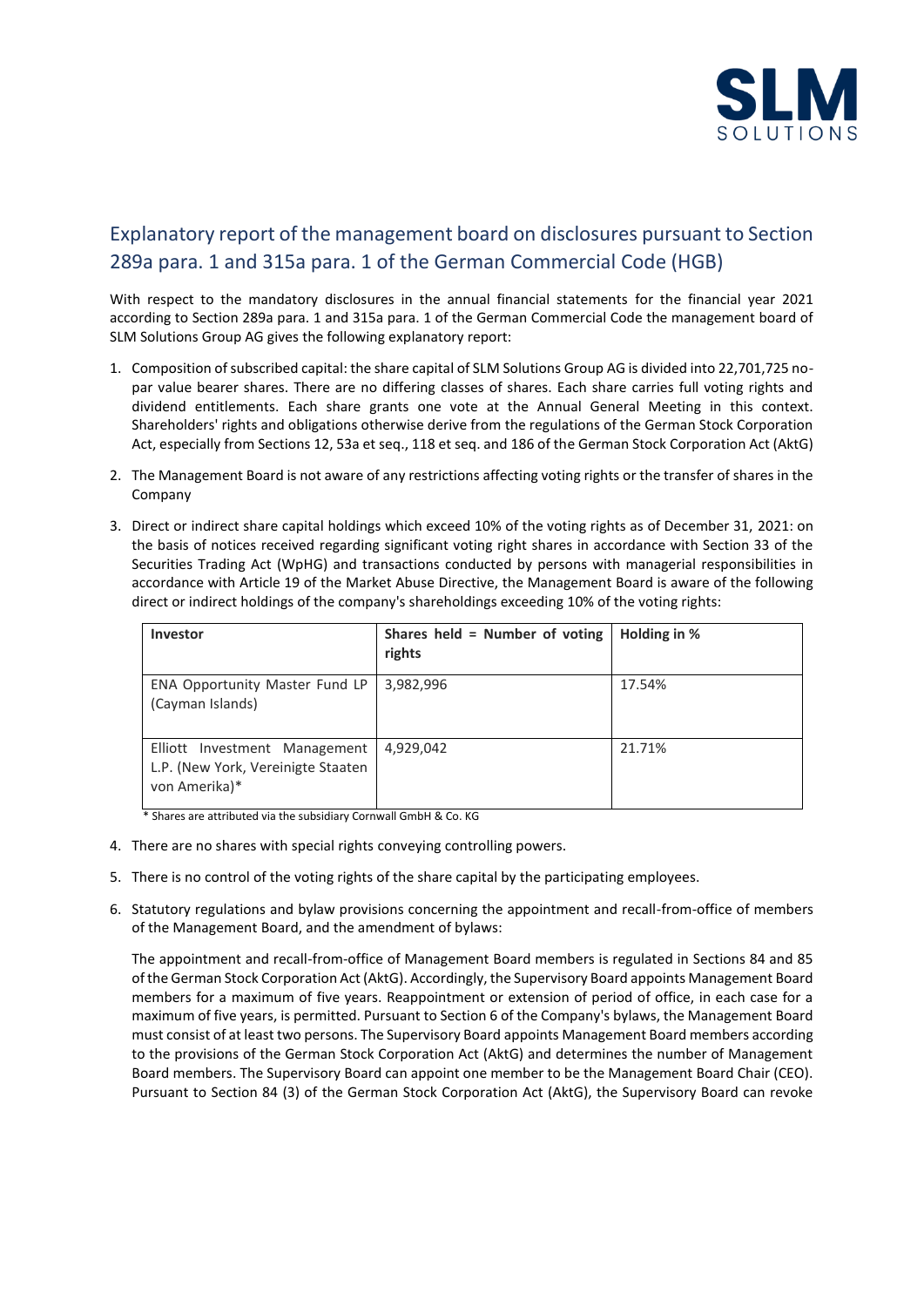

both Management Board appointments and the Management Board Chair (CEO) appointment if good justification exists.

The amendment of the bylaws is regulated by law in Sections 133 et seq., 179 et seq. of the German Stock Corporation Act (AktG). These require approval by the Annual General Meeting, as a matter of principle. Resolutions of the Annual General Meeting in this regard require a majority comprising at least three quarters of the share capital represented when resolutions are passed. The bylaws can determine a different share capital majority, although only a larger share capital majority applies for an amendment to the Company's business purpose. The Company's Annual General Meeting has made use of this option in Section 17 of the bylaws to the extent permitted by law. According to this, resolutions of the Annual General Meeting are passed by a simple majority of the votes cast, unless mandatory provisions of the German Stock Corporation Act stipulate otherwise. Insofar as the Stock Corporation Act (AktG) also requires a majority of the capital stock represented when the resolution is adopted, a simple majority of the capital stock represented shall suffice insofar as this is legally permissible.

7. Powers of the management board particularly with regard to the option to issue or buy back shares: the management board can only issue new shares on the basis of resolutions adopted by the general meeting regarding an increase in the share capital or with respect to authorized and conditional capital.

In accordance with section 4 para. 5 of the bylaws, in the version applicable on 31 December 2021, the management board is authorized, with the approval of the supervisory board, to increase the share capital in whole or in part, on one or more occasions, by up to a total of EUR 8,439,476.00 by issuing up to 8,439,476 new no-par value bearer shares in exchange for cash and/or non-cash contributions ("Approved Capital 2021") on or before 15 June 2026. In principle, shareholders are to be granted subscription rights. However, under the conditions described in more detail in section 4 (5) of the bylaws, the management board is authorized, with the approval of the supervisory board, to exclude shareholders' statutory subscription rights.

Moreover, the company's share capital has been conditionally increased in accordance with Section 4 (6) of the bylaws, in the version applicable on 31 December 2021, by up to EUR 8,416,704.00 through the issue of up to 8,416,704 new bearer shares (Conditional Capital 2014/2018/2020). The Conditional Capital has the purpose of granting shares to owners or creditors of convertible and/or warrant bonds, which have been or will be issued according to the resolution of the General Meeting of April 14, 2014 under agenda item 4.1 up until June 21, 2018 (inclusive) (Authorization 2014) or the authorization in accordance with the resolution of the General Meeting of June 22, 2018 in the modified version by the resolution of the General Meeting of June 16, 2020 up until June 15, 2025 (inclusive) (Authorization 2018/2020) by the Company or a domestic or foreign company, in which the Company directly or indirectly holds the majority of votes and capital. This will only be executed if use has been or is made of the convertible or option rights or the fulfilment of conversion obligations from such bonds and insofar as other forms of fulfilment have not been or are not used. The issue of the new shares will take place at the option price on the basis of the respective conversion or option price to be determined by the respective authorization. The new shares will participate in the profit from the beginning of the fiscal year in which they originate through the exercise of conversion or option rights or the fulfilment of conversion obligations; by way of exception to the above, the Management Board can, if legally permitted to do so and with the approval of the Supervisory Board, determine that the new shares will participate in the profit from the beginning of the fiscal year for which no Annual General Meeting resolution on the appropriation of retained earnings has been adopted at the time when conversion or option rights are exercised or conversion obligations fulfilled.

The Management Board is authorized to define further details for implementing the conditional capital increase. The Supervisory Board is authorized to modify the wording of Article 4 of the company's bylaws to